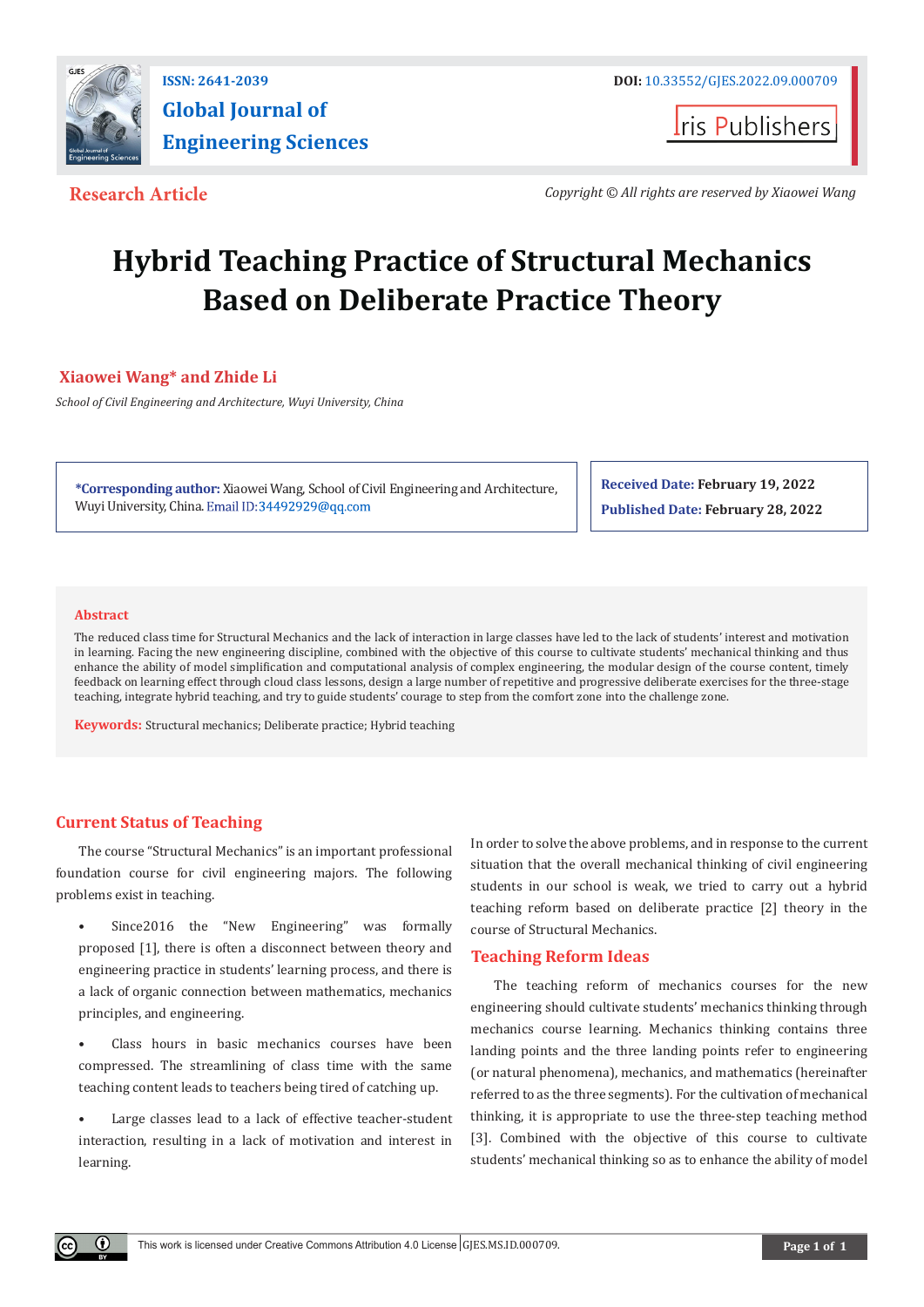simplification and computational analysis of complex engineering, the modular design of the course content, the timely feedback of learning effect through cloud classroom, the design of a large number of repetitive and progressive deliberate exercises for the three-stage teaching, and the integration of hybrid teaching, try to guide students' courage to step from the comfort zone into the challenge zone.

# **Implementation of Curriculum and Teaching Reform**

### **The modularity of course content**

Combined with the school's positioning of training highquality applied talents and the requirements of the construction of engineering education accreditation standards, based on the

OBE concept, benchmarking this course supports the graduation requirements in the talent training program indicator points 1.2, 2.2, the course objectives identified: knowledge objectives (objectives 1) and ability objectives (objectives 2). According to the course objectives, the content of this course is divided into a total of three 11chapters, a total of 72 credit hours (see Figure 1). In the three-stage teaching, students are required to reconstruct the course content according to the three-stage structure: combing the knowledge points of each chapter with the mainline of "engineering background, mathematical foundation, and mechanics principle", drawing a three-stage mind map of each chapter and writing study notes. Students and faculty members will work together to construct a knowledge map for the course.

| Module 3 | <b>Mechanics</b><br>Modeling and<br>Practice | Structural model design                   |                                          |                                         |                                      |
|----------|----------------------------------------------|-------------------------------------------|------------------------------------------|-----------------------------------------|--------------------------------------|
| Module 2 | <b>Computational</b><br><b>Analysis</b>      | Torque distribution method.               |                                          |                                         |                                      |
|          |                                              | <b>Force Method</b>                       |                                          | <b>Displacement Method</b>              |                                      |
| Module 1 | <b>Theoretical</b><br><b>foundation</b>      | Single-span static beam<br>internal force | Multi-span static beam<br>internal force | Three hinge arch internal<br>force      | <b>Line of Influence</b>             |
|          |                                              | <b>Geometric composition</b><br>analysis  | Static rigid frame internal<br>force     | <b>Static structure</b><br>displacement | <b>Static trusses internal force</b> |

# **Design of "deliberate practice + three-stage" teaching method**

Deliberate practice emphasizes purposeful practice that breaks out of the comfort zone, which is the only way to make rapid progress. The most important feature of the deliberate practice lies in purposeful mass repetition, the use of spaced, interspersed, and diverse exercises, and the giving of timely feedback. The three-stage teaching design of this course based on the theory of deliberate practice is as follows (see Figure2).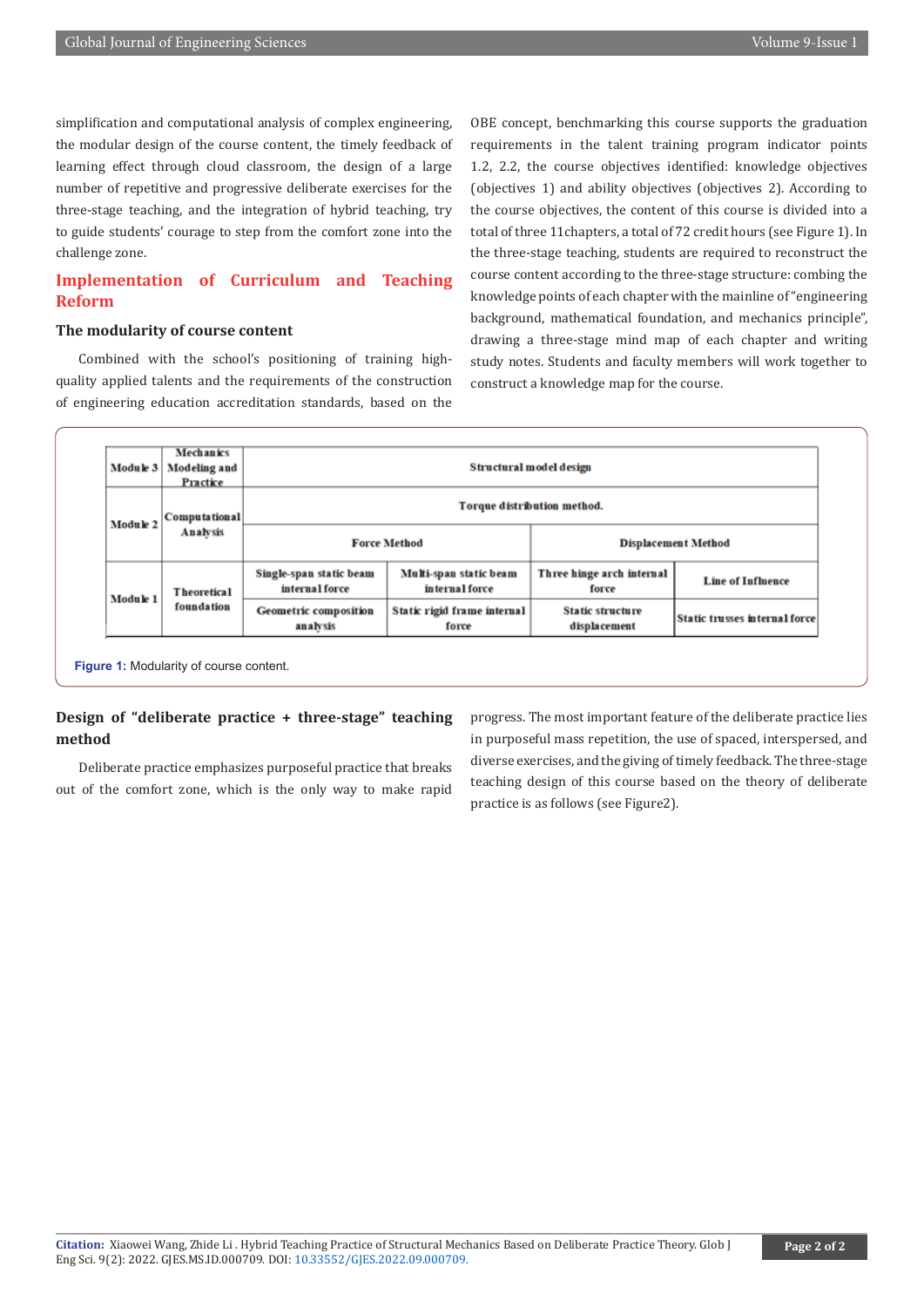

#### **Online teaching**

Combined with the theory of deliberate practice, the three-stage teaching of the course "Structural Mechanics" relies on MOOC and beeping websites, and students use their cell phones or computers to watch the course videos online in fragmented time and arrange their learning progress flexibly according to their own conditions. This stage is the comfort zone.

Then we move on to the study area: students are required to complete a pre-test. The teacher selects the appropriate level of difficulty in the exercise bank and assigns the pre-class test, which is based on multiple-choice and judgment questions.

Teachers set up Q&A discussion topics in the cloud class for the misconceptions of the pre-class test, as well as the key points and difficulties in teaching, and teachers and students participate together and arrange them at intervals according to the students' real-time mastery.

The teacher assigns homework in Cloud Class and depending on the students' mastery online and offline, the questions increase in difficulty, requiring students to "tiptoe" to reach them.

The "test, question and answer, homework" type of deliberate practice is mainly to test students' mastery of the knowledge objectives, based on this, set higher-order deliberate

practice for the ability objectives, this paper set as a challenging area, through the flipped classroom to implement.

The case study is mainly to train students to calculate the sketch + structural rationality analysis ability, in the course content module part of the selected case is a simple state of force (such2021 as the year1218 in Ezhou City, Hubei Province, Wu Huang high speed and Da Guang high-speed interchange approach bridge section bridge overturn). It is required to complete the case analysis and write a report in advance by cooperating with the structural mechanic's study group. The case chosen in the module II part of the course content is a complex practical project, which needs to be combined with the subsequent collection of specialized courses to choose a suitable engineering case. This deliberate exercise is interspersed and set 2-4 times depending on the students' learning situation and status.

The purpose of the three-stage lecture is to cultivate students' mechanical thinking so as to enhance students' ability to calculate sketch + calculating analysis. In one part of the course content module, we choose the internal force diagram of a static rigid frame which most students are weak in mastering, and in the second part of the course content module, we choose the lecture content: solving super-static structure by force method and displacement method. It is required to finish the lecture with group discussion, organize the teaching content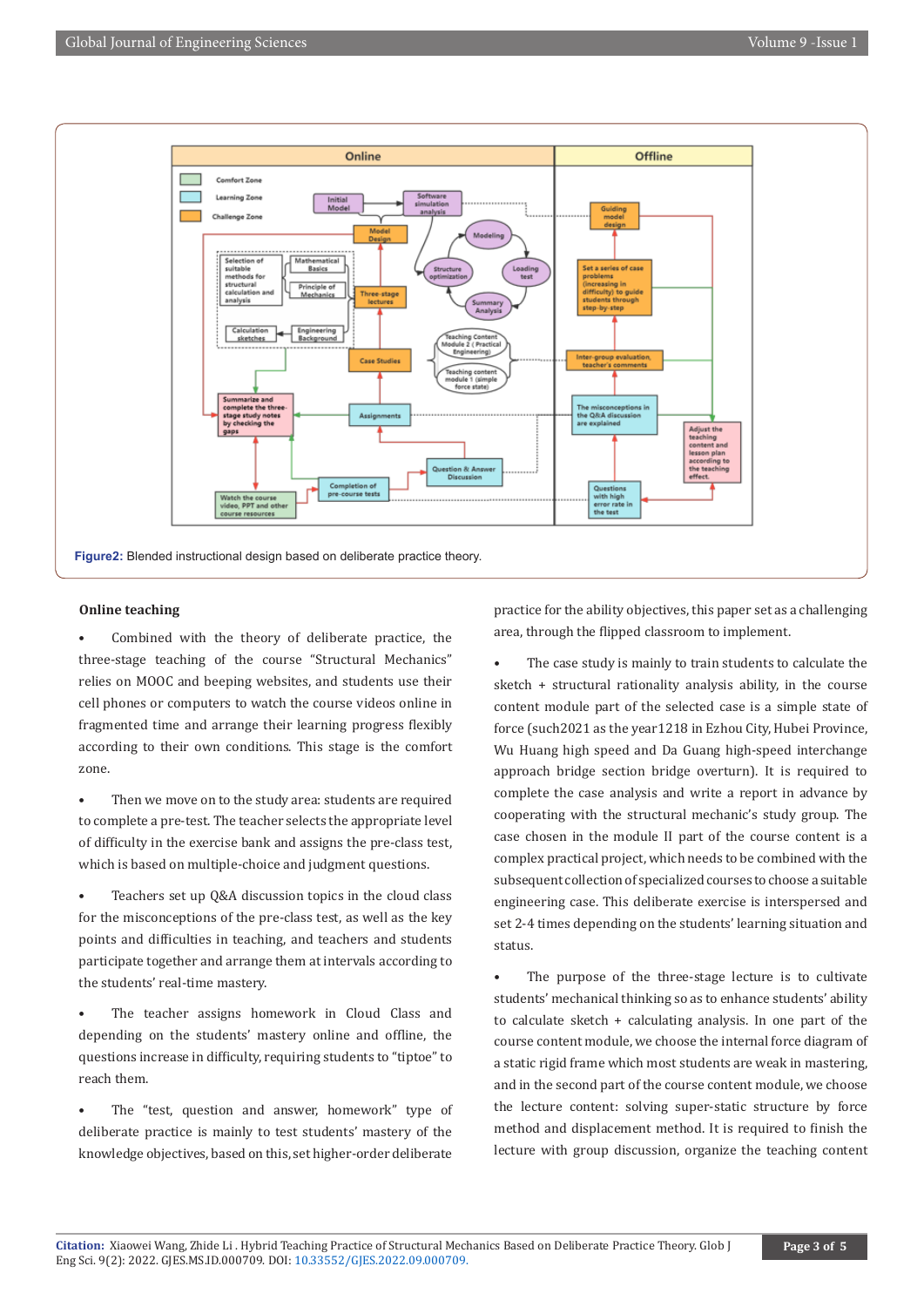in order according to engineering background, mathematical foundation, and mechanics principle, and submit the results as lecture PPT, video, and summary.

Structural model design aims to cultivate students' engineering innovation ability, corresponding to the course content module 3, by organizing students to participate in our school academic science and technology festival - structural design competition project implementation in small groups, requiring group cooperation and discussion to complete: initial model → software simulation analysis → structural optimization → model making → loading test → summary. The results to be submitted are structural model, design proposal, and video.

Write three-stage study notes for each chapter, in addition to drawing a three-stage mind map for each chapter, self-summarize the deficiencies in each deliberate exercise, check the gaps, and integrate them into the study notes of each chapter to form a closed loop of online teaching.

**Off-line teaching:** Offline teaching with online teaching, the focus is on teachers organizing classroom teaching based on the teaching feedback from the cloud classroom, timely checking and remediation, and students are always in the learning zone + challenge zone.

The teacher sets a series of class quizzes of increasing difficulty and guides students to complete them step by step according to the pre-class tests, Q&A discussions, and misconceptions in the homework based on feedback from the cloud class sessions. For example, drawing a deformation displacement diagram to determine nodal displacement is a weak point for students. The teacher will first choose a corner + a lateral displacement example, students complete the class quiz, the teacher speaks and analyzes the ideas, announces the reference answers and grading criteria, students use a red pen to correct and revise and then upload the cloud class as required; next, the horizontal rod is changed to a rigid rod; on this basis, the vertical rod is changed to a two-force rod, and three deliberate exercises of increasing difficulty are set to guide students' thinking progression and develop their mechanical thinking The next step is to change the horizontal rod to a rigid rod; and the vertical rod to a diametrical rod.

• Case studies and three-part lectures are evaluated among groups, and group comments + teacher comments are given in a timely manner.

The teachers follow up and provide guidance in a time when students encounter problems in the design of structural models. According to the teaching effect of each link of offline teaching, the teaching content and teaching progress are adjusted to form a closed loop of offline teaching.

The entire online + offline teaching from the comfort zone  $\rightarrow$  learning zone  $\rightarrow$  challenge zone set interval, interspersed, diversified deliberate exercises, from easy to difficult, from basic to advanced progressive deliberate exercises, offline and online teaching with each other, through the teacher's careful design, so that students online learned the basic knowledge to consolidate and flexible application, stimulate students' interest in learning, led by the sense of achievement to make mechanics learning It is easy and challenging.

### **Cloud classes provide timely feedback on learning results**

Deliberate practice requires a lot of timely feedback. This course provides timely feedback through Cloud Classroom, a learning platform. The instructor publishes a list of tasks and corresponding activities for each class a week in advance in Cloud Classroom, and each deliberate exercise has a corresponding assessment rule, and students can log in to Cloud Classroom to check their grades and comments, which constitute the usual grade for the course. The online and online deliberate exercises provide students with the opportunity to repeat and correct their mistakes in a timely manner, creating a sense that "making mistakes is an opportunity to learn". When mistakes are made, teachers should encourage students to face up to them and not be afraid to make mistakes, and correcting mistakes is progress.

#### **Conclusion**

The attainment of structural mechanics (1) for civil engineering students was: 2017 grade for 0.72, 2018 grade for, 0.76 and 2019 grade for 0.76. 2019. The level students, despite their weak foundation and after adding deliberate practice, have the same learning effect as 2018 the level. In the author's opinion: by guiding students to complete deliberate practice from comfort zone  $\rightarrow$  learning zone  $\rightarrow$  challenge zone, from easy to difficult, from basic to advanced progressive, the harvest after the effort is more accomplished, enhance students' learning enthusiasm, develop their mechanical thinking and vision, stimulate their learning potential, and promote the achievement of the course teaching objectives. In this process, the role of the teacher is particularly important.

#### **Acknowledgement**

This research was supported by Guangdong Provincial Teaching Reform Project "Teaching Reform and Practice of Mechanics Course for New Engineering" (GDJX2018016); Wuyi University Student Innovation and Entrepreneurship Project (2020CX04)

#### **Conflict of Interest**

No conflict of interest.